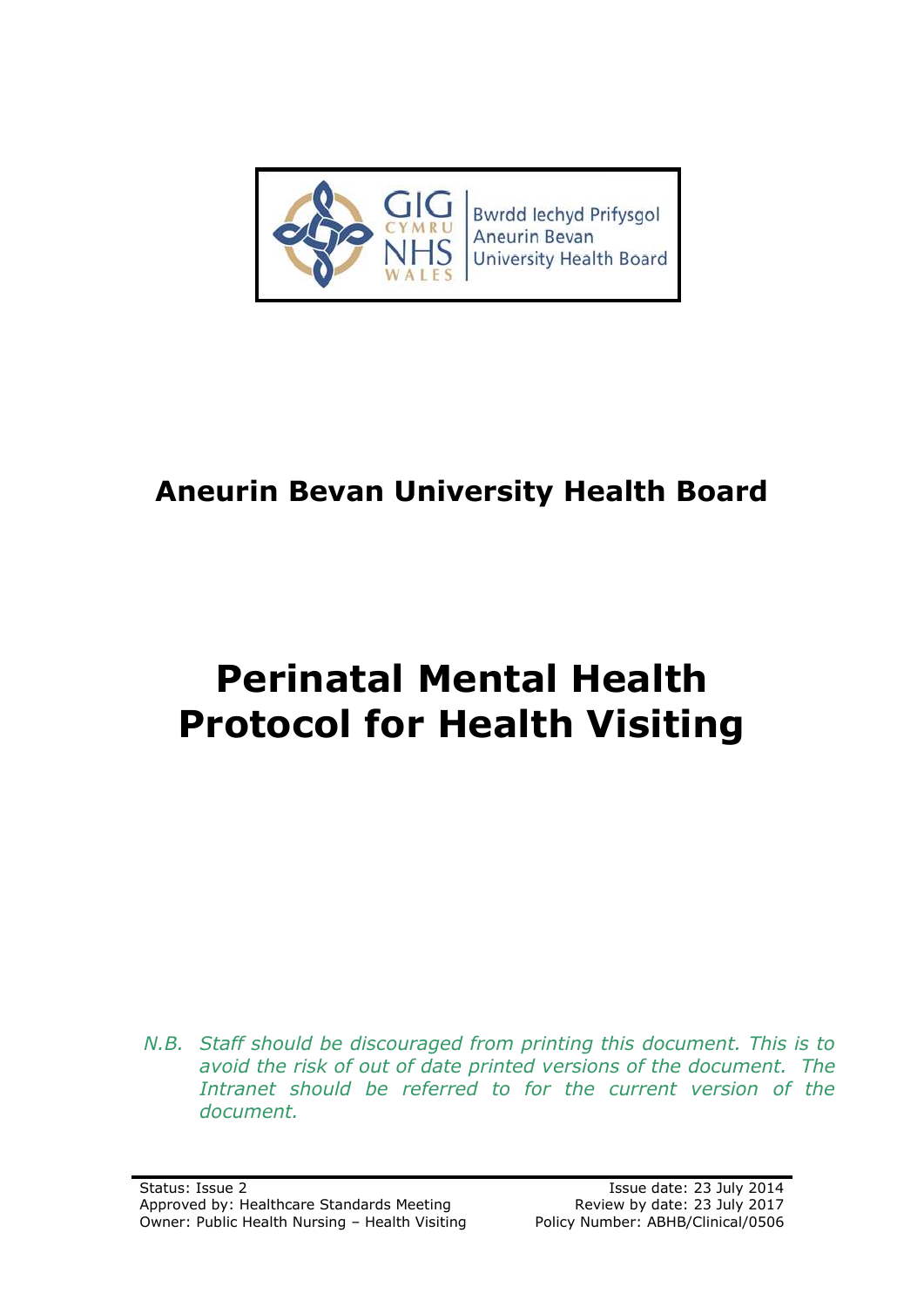#### **Contents:**

| $\mathbf{1}$            |  |
|-------------------------|--|
| $\overline{\mathbf{2}}$ |  |
| 3                       |  |
| 4                       |  |
| 5                       |  |
| 6                       |  |
| $\overline{\mathbf{z}}$ |  |
| 8                       |  |
| 9                       |  |
| 10                      |  |
|                         |  |
|                         |  |
|                         |  |
|                         |  |
|                         |  |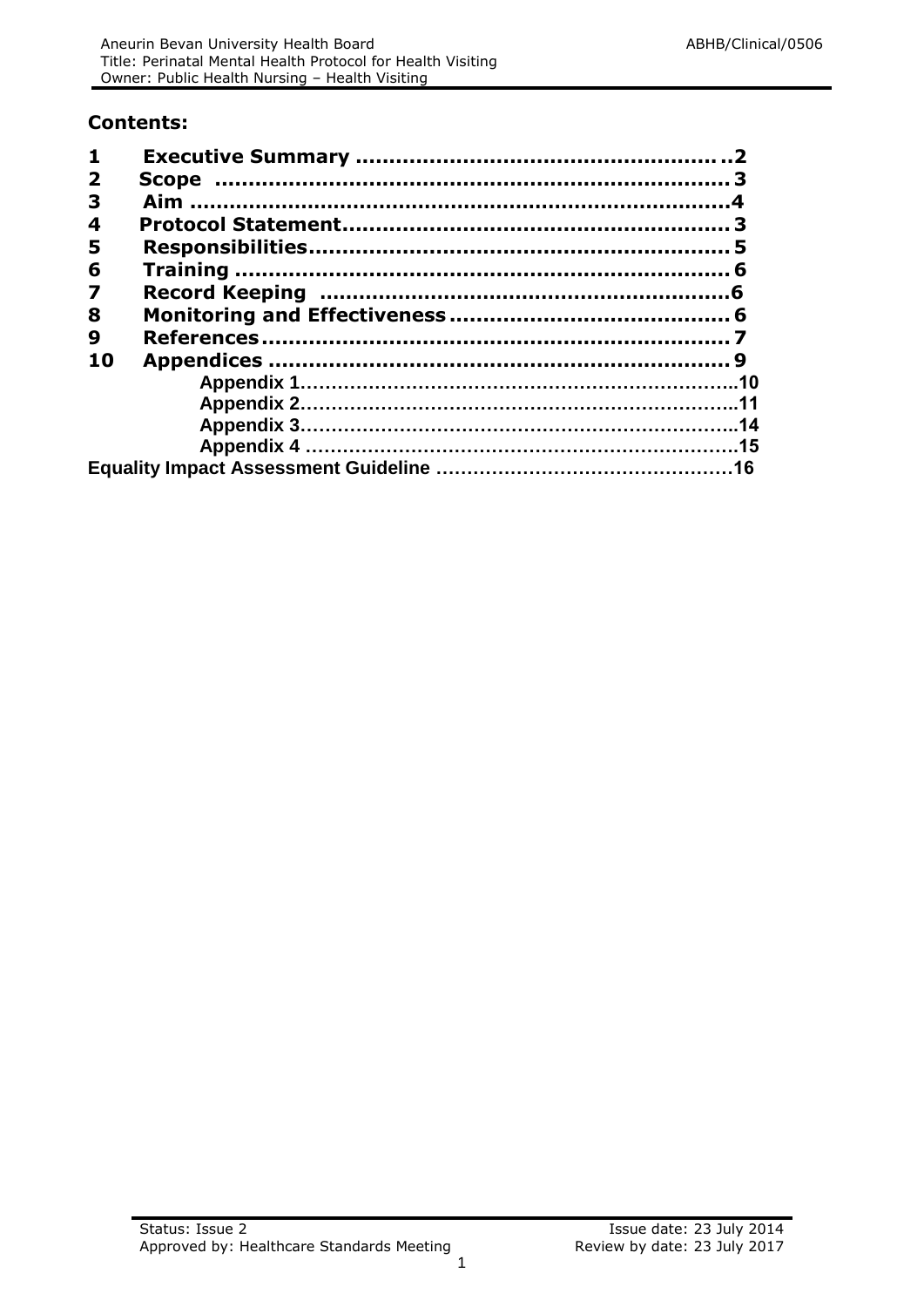# **1 Executive Summary**

Health Visitors are known to make a distinctive contribution to maternal mental health and wellbeing. They deliver a model of progressive universalism ie offering preventative services to all while focussing on the vulnerable. Perinatal Maternal Mental Health can be categorized into three main categories. Baby blues, where the mother is tearful, anxious, depressed lasting for a few days in the first week after childbirth. The other end of the spectrum is Puerperal Psychosis affecting approximately one or two mothers in 1000, mothers who are likely to have a history of severe mental illness or/and a family history of perinatal illness. Mothers with such a history are identified in many cases antenatally and require specialist intervention covered in the Midwifery Perinatal Health Guidelines.

One in 10 women and up to 4 in 10 teenage mothers suffer from Postnatal Depression which is likely to occur in 2-8 weeks after child birth, but can happen up to the first year. The early years of a child's life is known to be a significant period in promoting future mental health and wellbeing, and early experiences and influences from carers affects brain development. Postnatal Depression is known to be the most frequently reported barrier to warm care giving and secure attachment, which can interfere with the social and emotional bonding process essential for an infants developmental needs. Early identification of needs and working in partnership with families using a model based on strengths and empowerment can reduce the adverse affects on the child, mother and the family.

#### <span id="page-2-0"></span>**2 Scope**

The guideline is directed at Health Visiting Services and addresses the issues of mental health for women, fathers, families and infants during the antenatal, and postnatal periods. It provides evidence based guidance regarding the responsibility of Health Visitors and colleagues in the early detection, care, support and referral of women and their families during this important time of their lives to decrease the negative effect of antenatal and postnatal depression. Early communication and detection of possible depression in the antenatal and postnatal period up to the first year is based on the Mood Assessment ,ie the Whooley questions(NICE 2007),(appendix 1) and if appropriate following the use of the third mood assessment question a clinical interview is undertaken supported by the Edinburgh Post natal Depression Scale (appendix 2 ). The EPDS was first introduced as a screening tool to detect postnatal depression (Cox J. Holden JM 1987), however it has since been found to be more effective as a tool used as part of a maternal mood assessment (Coyle B. Adams C.(2002) The mood assessment will be recorded in the family health record with an appropriate plan of care adhering to ABUHB PND framework (appendix 3) and made in consultation and partnership with the mother and family, and in close liaison with midwifery, mental health and GP colleagues as appropriate. A Liaison letter will be used to aid communication. (appendix 4)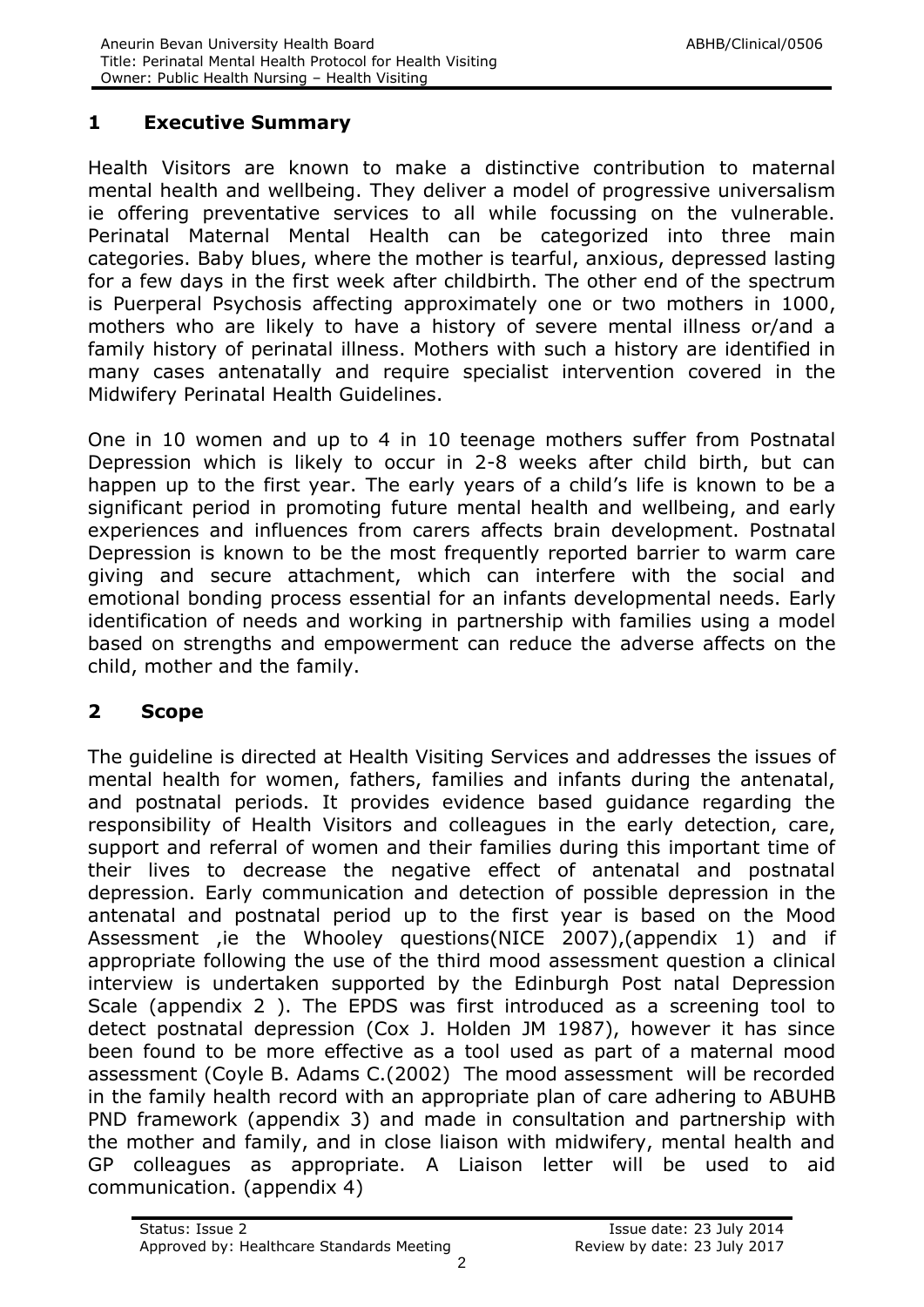# <span id="page-3-0"></span>**3 Aim**

To provide a clear pathway that is evidence based providing early detection and intervention for antenatal and postnatal depressed mothers, to promote the best possible mental health to mothers and families and minimise detrimental impact on the infant. It links clearly with the Perinatal Mental Health Guidelines and relies on the Health Visitors techniques in building trusting relationships to assist early identification, and working in partnership to develop problem solving abilities within the family using promotional, motivational interviewing. It incorporates listening visits centred around active listening, reflection and provision of empathic responses, cognitive behavioural approaches, and dyadic interventions such as infant massage and postnatal interaction groups both of which focus on mother child interaction.

# <span id="page-3-1"></span>**4 Protocol Statement**

### **General Statistics (extracted from NICE Guidance - antenatal & postnatal mental health)**

 **At least half of women** who give birth experience low mood either at some point in their pregnancy and/or in the initial days or weeks following the birth. This is commonly known as "baby blues".

**Symptoms include** feeling tearful, overwhelmed and irritable, but these may pass with rest, support and reassurance.

 If low mood persists during pregnancy a diagnosis of antenatal depression may be applicable. Low mood is thought to affect up to **15% of pregnant women** and although prevalence is similar to that of postnatal depression, antenatal depression is often a neglected aspect of pregnancy.

**Diagnostic features include** - a loss of interest in oneself, anxiety, loss of appetite and feeling tearful, lonely, irritable and irrational.

 If following the birth of the child, low mood persists for a prolonged period of time ie. 2 weeks or more, the mother may be diagnosed with postnatal depression **(affects 15–20%** of new mothers within 12 months of their child's birth).

**Diagnostic features include** - Irritability, fatigue, sleeplessness, lack of appetite, anxiety, poor mother–infant interaction (e.g. lack of interest in the child), anxieties about the child (possibly including thoughts of harming the child), lack of motivation, panic attacks, feelings of isolation. Also a sense of being overwhelmed, physical signs of tension such as headaches or gastrointestinal symptoms and thoughts of self-harm and suicide may also be present, which may or may not lead to self-harming behaviour.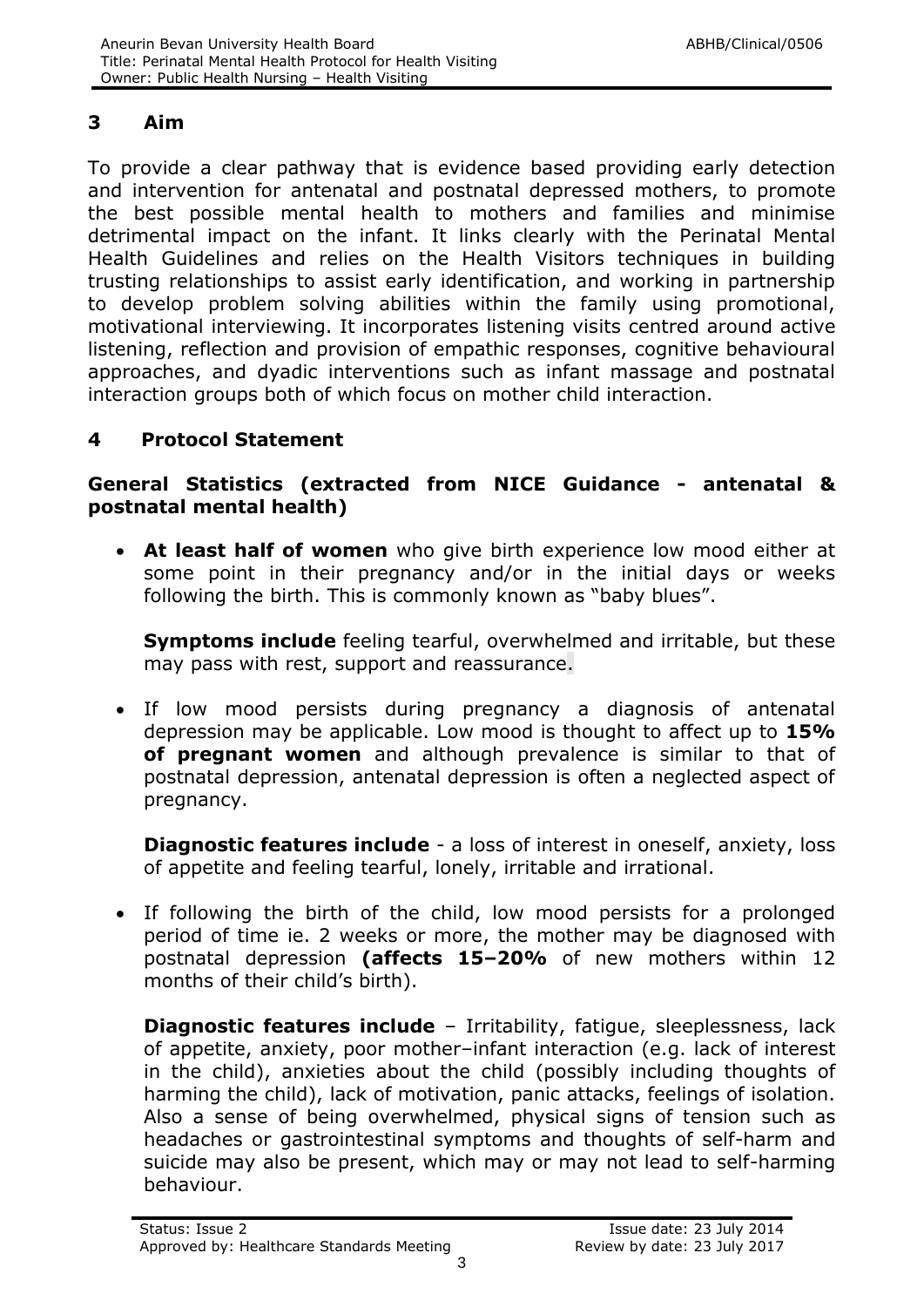A more severe illness, with acute onset, is puerperal psychosis; a relatively rare disorder characterised by psychotic depression, mania or atypical psychosis. This affects between **1 in 500 and 1 in 1000 women** who have given birth.

#### **Characteristic features** in those with mania include excitability,

dis-inhibition and intense over- activity. More commonly, pregnancy, childbirth and the postnatal period can be associated with the reemergence or exacerbation of a pre-existing psychotic illness such as schizophrenia or bipolar disorder. For some women, there may be an increased risk of danger to themselves or others.

Evidence also highlights how the prolonged effects of PND can compromise the neurodevelopment of the child.

- **Emotional difficulties** in emotional regulation (Stein 1991)
- **Security of attachment** higher rates of insecure attachment avoidant and disorganised. (Martins and Gaffin 2000)
- **Cognitive difficulties** evident at 18 months and in some circumstances e.g. social adversity are still evident at 11 years(Murray1997, Hay2001)
- **Behavioural**  mothers reports of behavioural problems at 18 months, still evident at 5 years as assessed by mothers and teachers. (Murray1999)

Research also highlights other detrimental effects in relation to the child:

- Higher rates of child abuse and neglect (Scott1992, Creighton 1997)
- Sudden infant death (SIDS) (Sanderson 2002)
- Infantacide (Carpenter 2005)

The protocol requires that Health Visitors and colleagues involved have specific training to undertake evidence based approaches to enable:

- Identification as early as possible any signs and symptoms of perinatal depression.
- To offer support at the earliest opportunity.
- To enhance the mother/infant relationship and prevent any breakdown in that relationship.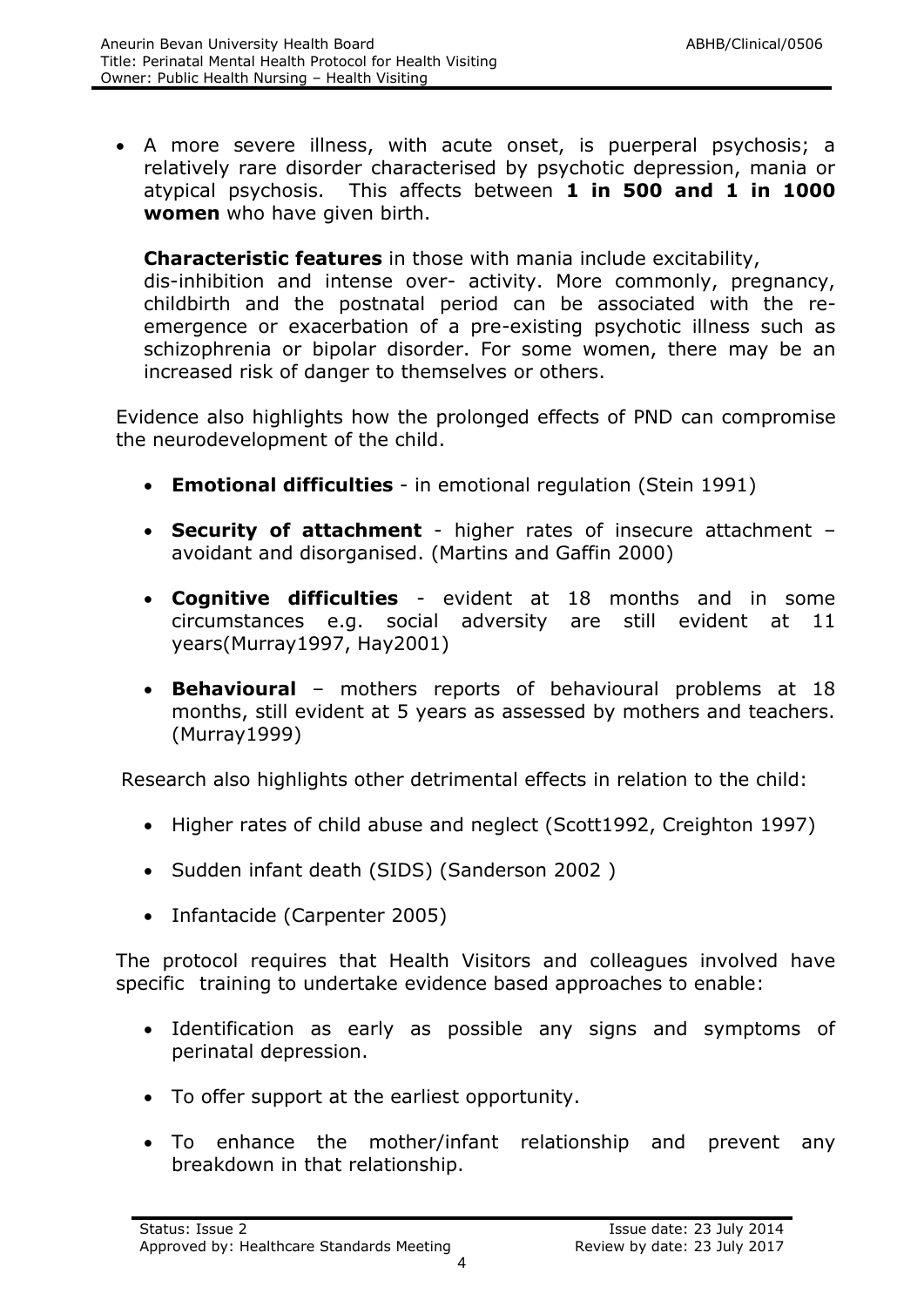- To support other members of the nuclear and extended family particularly fathers.
- To promote the social, emotional, cognitive and behavioural development of the infant.

### <span id="page-5-0"></span>**5 Responsibilities**

The responsibilities encompass the mood assessment Whooley questions used with all antenatal and postnatal mothers at booking, 4-6 weeks and 3-4 months (NICE 2007). This consists of two short verbal questions and the possible use of a third question which may indicate the need to undertake a clinical interview. The clinical interview is supported by use of the Edinburgh Postnatal Depression Scale and includes additional questioning around concentration, appetite, retardation and/or agitation and energy. It is the responsibility of the Health Visitor:

- To inform women in the antenatal period of signs and symptoms relating to postnatal depression, the use of screening questions, tools and the support available.
- To undertake or delegate to a student Health Visitor under the guidance of a community practice teacher the clinical interview and completion of the EPDS questionnaire.
- To identify the degree of support required and develop an appropriate safe plan to include, offering predetermined/time limited Health Visiting Supportive Interventions ie active listening visits and/or Cognitive Behavioural Techniques. (active listening visits and CBT approaches are to be undertaken by a Health Visitor or appropriately trained Registered Nurse)
- To make appropriate referrals to other professionals eg GP, Mental Health Worker, counselling practitioner specific PND support groups (sunshine seekers, connect etc) based on professional judgement, clinical interview and EPDS.
- To promote other supportive services such as Flying Start/Sure Start baby groups, infant massage etc
- <span id="page-5-1"></span> To evaluate outcomes of interventions of interventions using the Edinburgh Postnatal Depression Scale recording in the family health record, and communicate the result and further actions to the GP.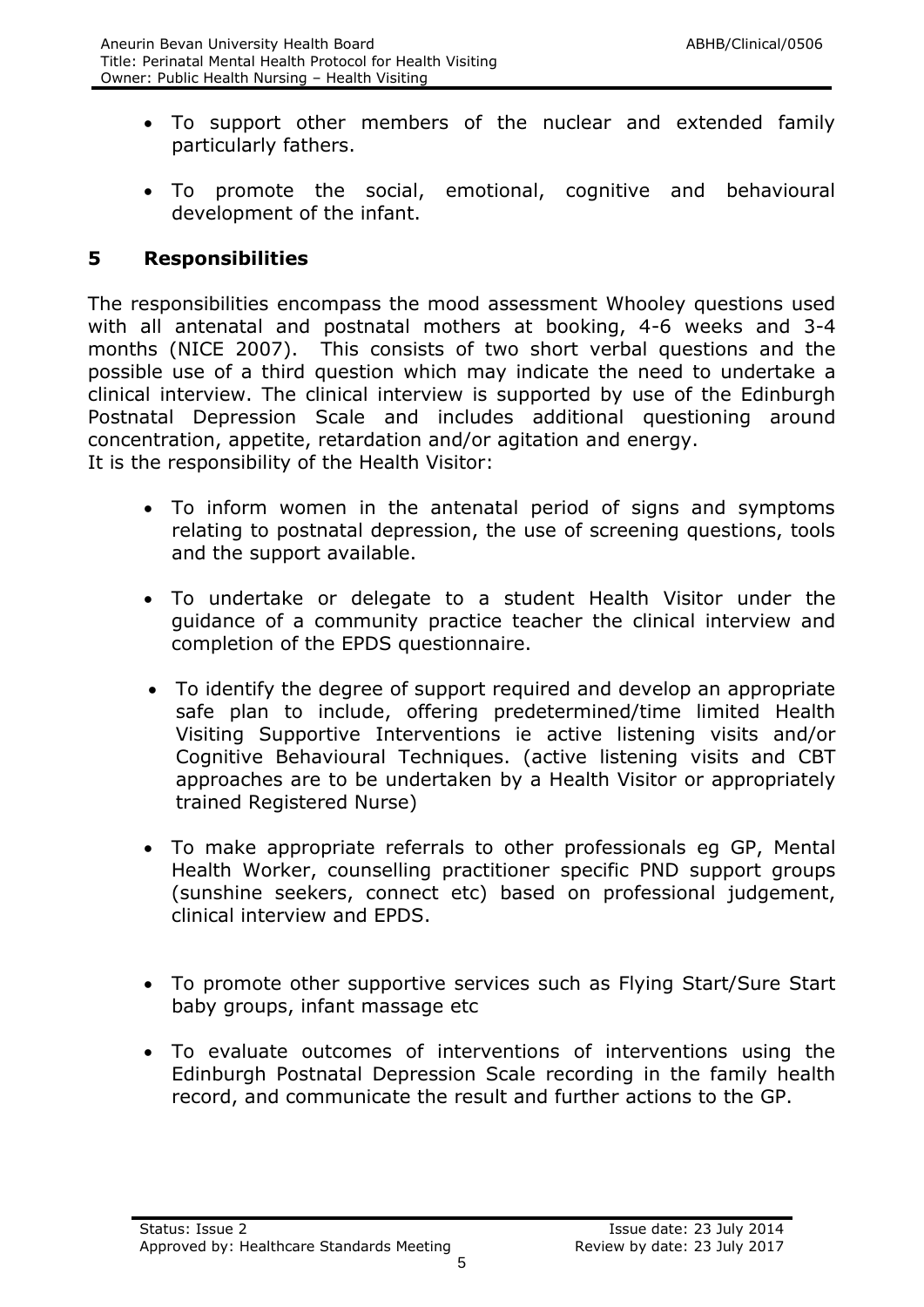# **6 Training**

The assessments should be undertaken by appropriately trained Health Visitors or Student Health Visitors under the supervision of their Community Practice Teachers.

<span id="page-6-0"></span>Training in Detection and Management should be accessed from recognised evidence based training providers or ABUHB Cascade Trainers.

Focussing on:

- The Health Service context
- Depression and the impact on others
- Listening skills update
- Mood Assessment
- Clinical interview
- Use of EPDS
- Cognitive behavioural techniques
- Problem solving, coping strategies.
- Attachment and facilitation of adaptation to infant behavioural cues
- Pharmacological interventions
- Child protection, legal responsibilities and record keeping.

### **7 Record Keeping**

- Health Visitors are required to comply with ABUHB and NMC Record Keeping Policy/Guidelines.
- A record of mood assessment and care plan should be documented in the Family health record at 6 weeks and if indicated at 3 months.
- Clinical Interview with use of EPDS and additional questions should be documented and care plans should be undertaken in partnership with the mother and family with regard to future support/ intervention, and GP letter sent. (appendix 3)
- A record of referrals should be documented
- The EPDS should be undertaken and documented again post intervention and result and future plan communicated to GP.

# <span id="page-6-1"></span>**8 Monitoring and Effectiveness**

This guideline must be audited annually.

 All family records should indicate that the mood assessment Whooley Questions were asked at 4 - 6 weeks with outcome recorded, and as appropriate re asked at 3 - 4 months with outcome recorded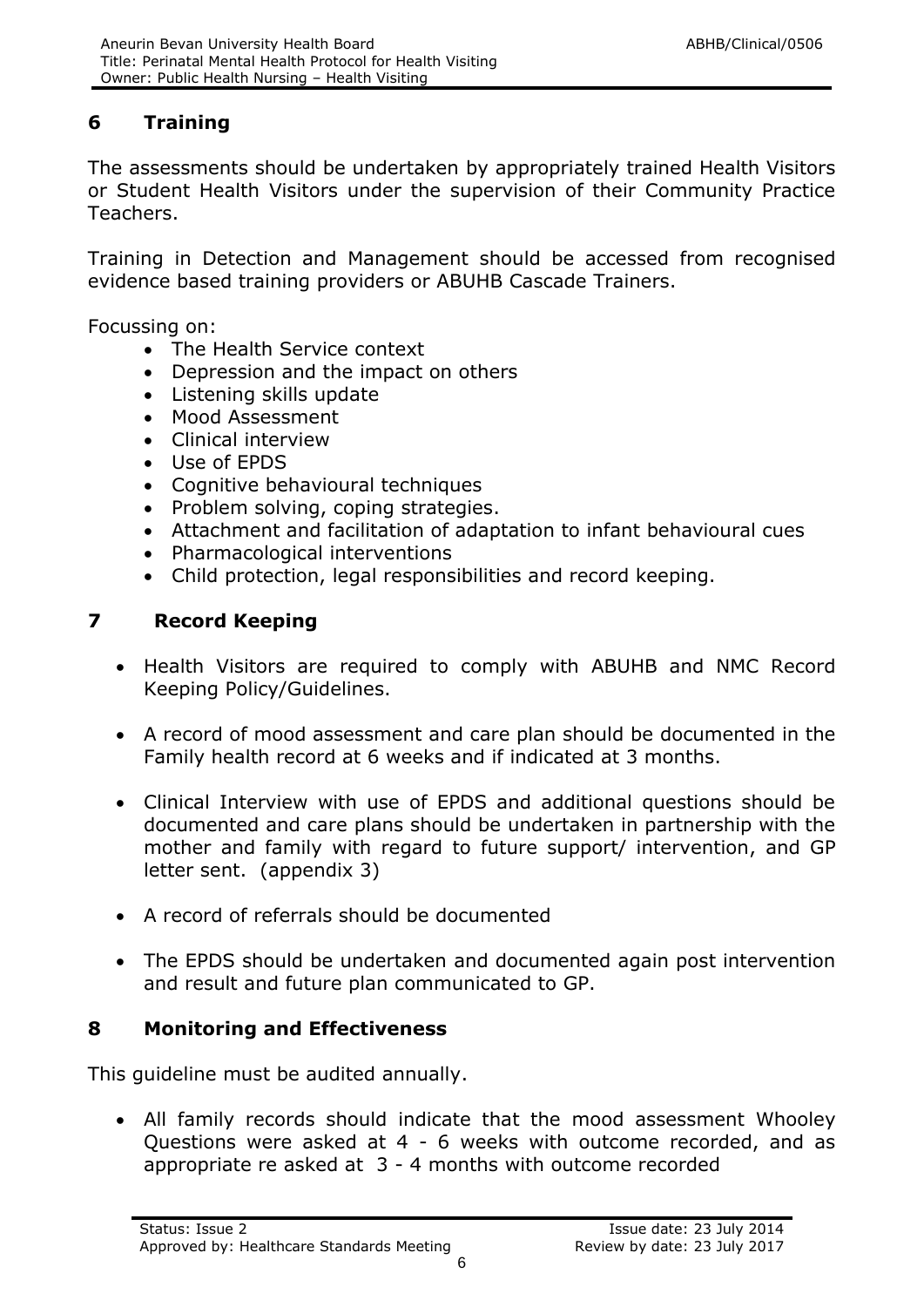- The number of women identified as having Postnatal depression written on the individual Birth Book pages for (Flying Start) or High or Medium pages for (Generic).
- Pre and post intervention EPDS recorded
- Referrals made to mental health nurse/ colleagues collated monthly.
- Audit of group questionnaires

# <span id="page-7-0"></span>**9 References**

- Confidential Enquiry into Maternal and Child Health 2007, *Saving Mothers Lives 2003- 2005: The Seventh Enquiry.* London: RCOG Press.
- Confidential Enquiry into Maternal and Child Health 2004, *Why Mothers Die 2000-2002: The Sixth Enquiry.* London: RCOG Press.
- $^{\circ}$  Coyle B. Adams C. (2002)
- Cox J. Holden JM (1987)
- Martins C (2000) Effects of Early Maternal Depression on Patterns of Infant-Mother Attachment : A meta- analytic investigation. J Child Psychology and Psychiatry vol.41:6:737-746
- $\degree$  Hay D (2001) Intellectual Problems shown by 11 yr old children whose mothers had postnatal depression. J of Child Psychology and Psychiatry 42:871-889
- <sup>o</sup> Milgrom J Treating Postnatal Depression : Wiley
- MIND 2006 "Out of the Blue? Motherhood and Depression
- Murray L., Stanley C. (1996) The role of infant factors in postnatal depression and mother-infant interactions. Developmental Medicine and Child Neurology, 38, 109-119
- Murray L., Cooper PJ (1997) Post Partum Depression and Child Development :Guilford Press
- Murray L., Sinclair D. Cooper PJ et al (1999) The socio-emotional development of five year old children of postnatally depressed mothers. JCPP, 40 (8), 1259-1272
- Murray L AndrewsL (2000) The Social Baby : CP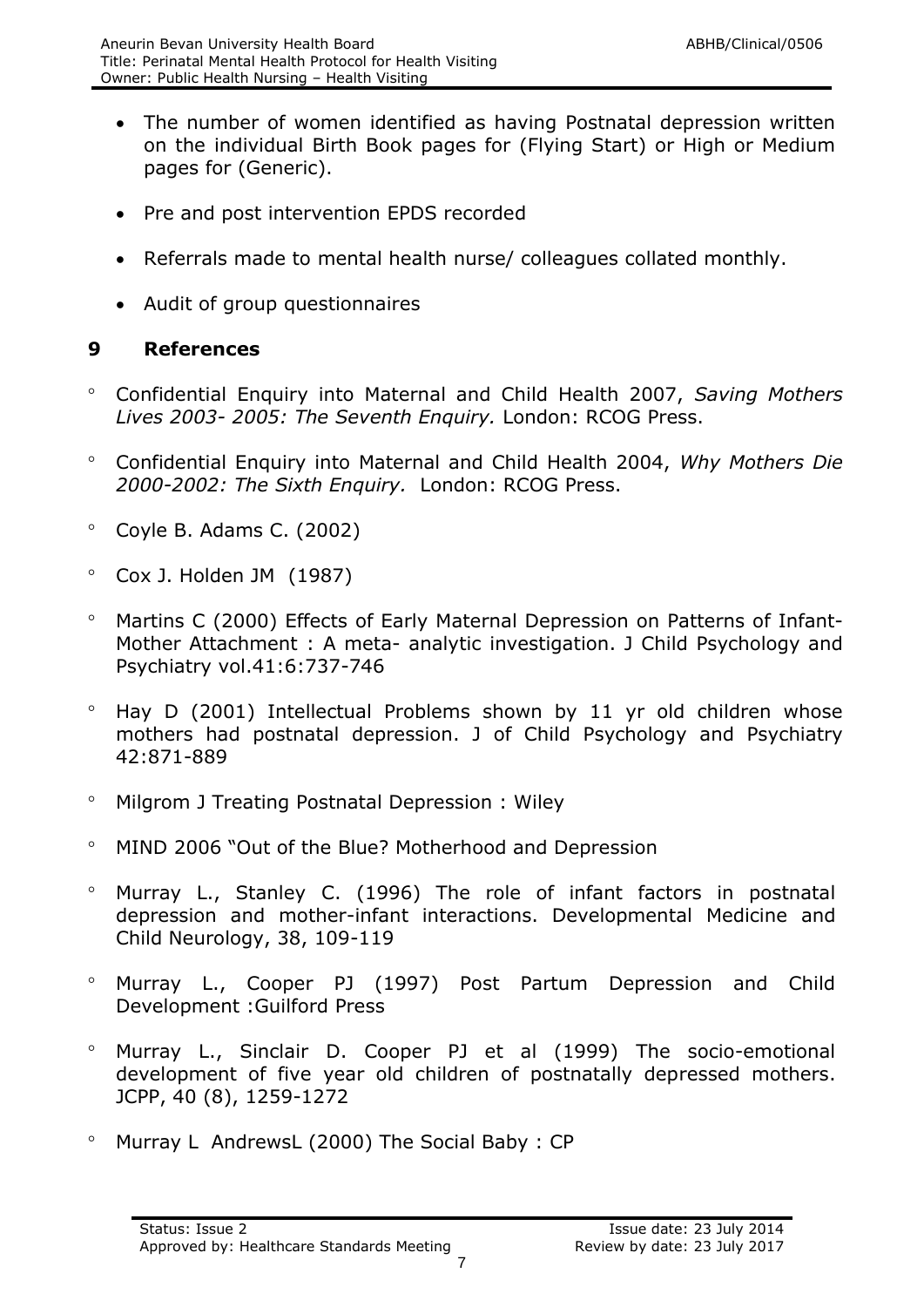- National Institute for Clinical Excellence (NICE) *Antenatal and Postnatal Mental Health (2007), Clinical management and service guidance.*
- <sup>o</sup> Seeley S PND Handbook.
- Welsh Assembly Government 2006 National Service Framework for Children, Young People and Maternity Services (final version). Cardiff: WAG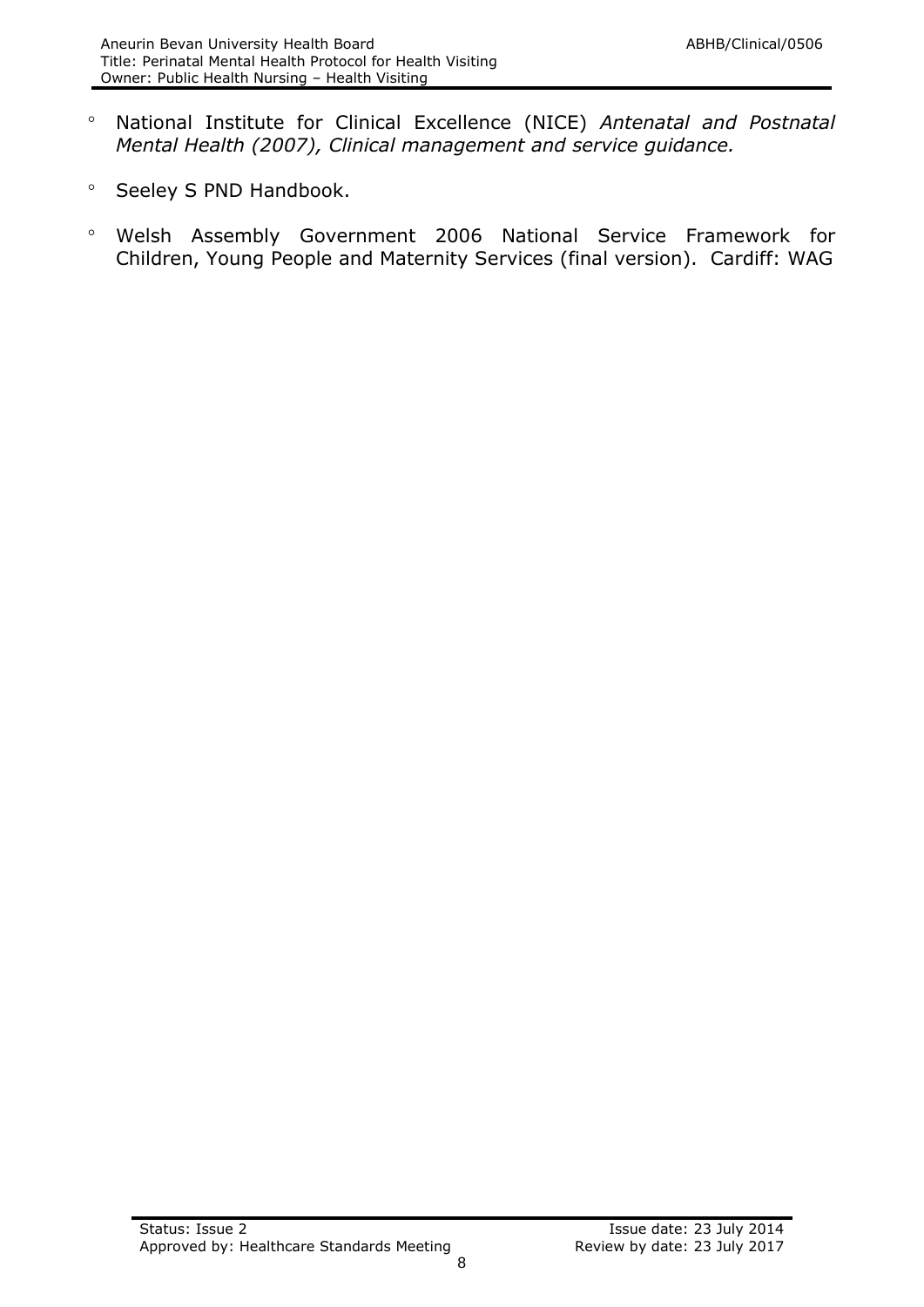### <span id="page-9-0"></span>**10 Appendices**

# **Appendix 1**

# **Mood Assessment**

# **The Whooley Questions**

At a woman's first contact with primary care, at her booking visit and postnatally (usually at 4 to 6 weeks and 3 to 4 months), healthcare professionals (including midwives, obstetricians, health visitors and GPs) should ask two questions to identify possible depression.

1.

– During the past month, have you often been bothered by feeling down, depressed or hopeless?

2.

– During the past month, have you often been bothered by having little interest or pleasure in doing things?

3. A third question should be considered if the woman answers 'yes' to either of the initial questions.

– Is this something you feel you need or want help with?

NICE – Antenatal and Postnatal Mental Health (2007)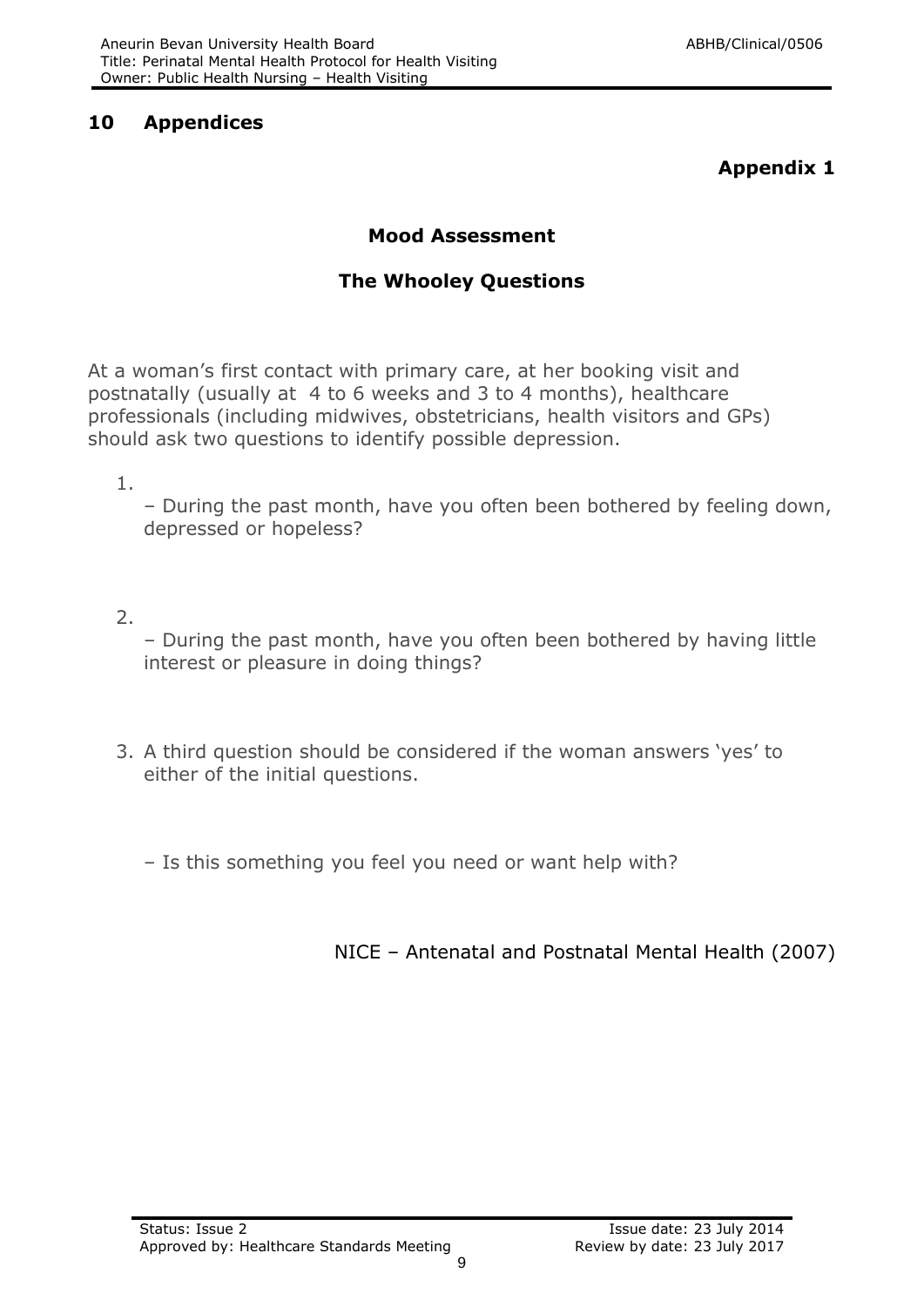#### **Appendix 2**

**Borough Specific example to be adapted for each area according to local resources**

Sunshine Seekers- a ten week course run ٠ by Health Visitors. Support given to Mums who are feeling low, especially after having a baby.

**Contractor** 

Ton Road, Cwmbran NP44 7LE Tel: 01633 647420

For more information please contact: Flying Start Torfaen Cwmbran Integrated Children's Centre,



This questionnaire is designed to help you look at how you are feeling about yourself and your experience of motherhood.

We hope you will be able to complete it, and then it is yours to keep.

You may find it useful in the future as well as now.

Thank you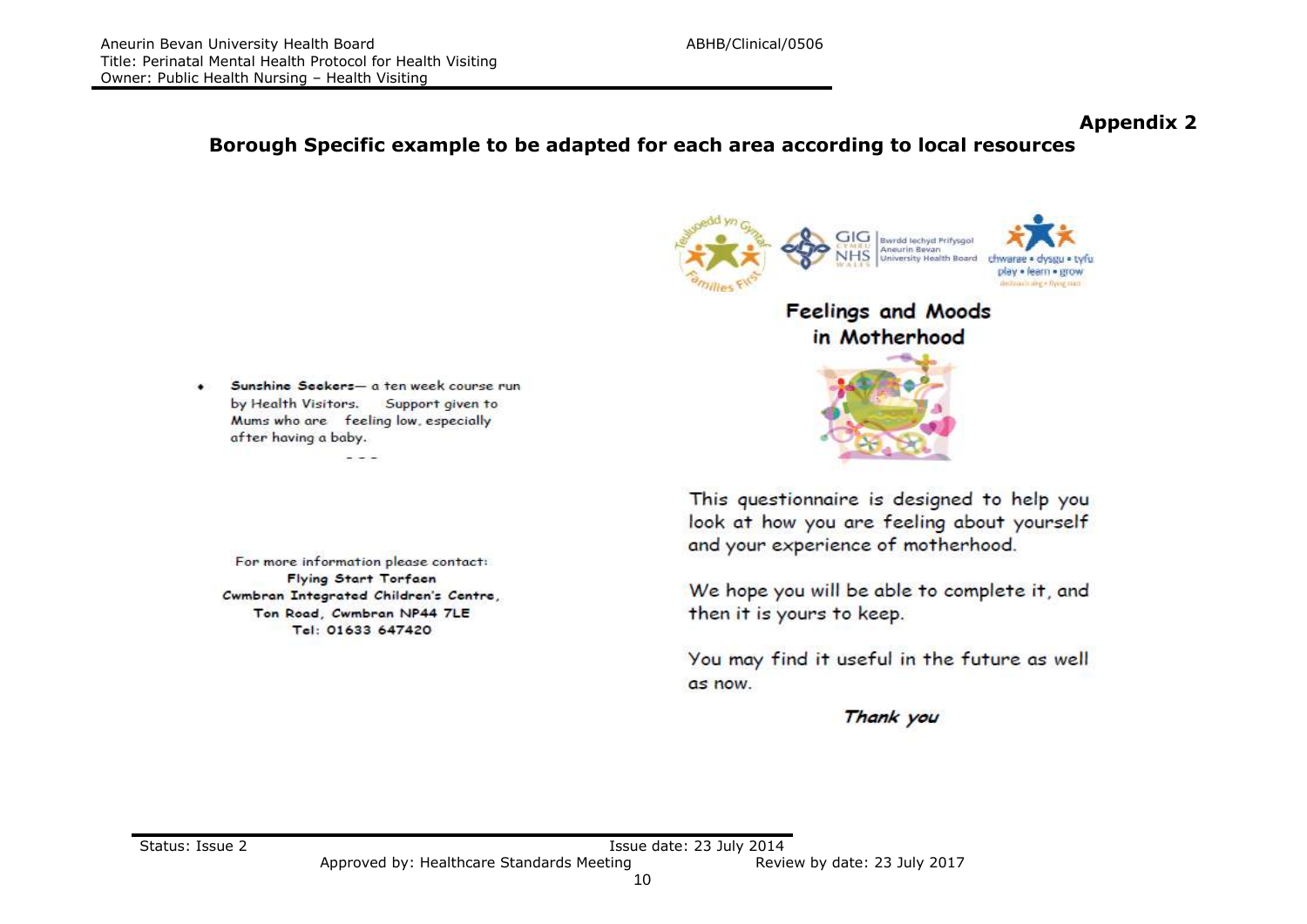Aneurin Bevan University Health Board ABHB/Clinical/0506 Title: Perinatal Mental Health Protocol for Health Visiting Owner: Public Health Nursing – Health Visiting

Please underline the statement for each of the following items which best describes how you have been feeling over the past 7 days.

- Ŧ. I have been able to laugh and see the funny side of things: As much as I always could Not quite so much now Definitely not so much now Not at all
- $\overline{2}$ . I have looked forward with enjoyment to things: As much as I ever did Rother less than Tused to Definitely less than I used to Hardly at all
- $3.$ I have blamed myself unnecessarily when things went wrong: Yes, most of the time Yes, some of the time Not very often No, never
- 4. I have felt worried and anxious for no very good reason: No, not at all Hardly ever Yes, sometimes Yes, very often
- 5. I have felt scared and panicky for no very good reason:

Yes, quite a lot Yes, sometimes No. not much No, not at all





- Things have been getting on top of me: 6. Yes, most of the time I haven't been able to cope at all Yes, sometimes I haven't been coping as well as usual No, most of the time I have coped quite well No, I have been coping as well as ever
- I have been so unhappy that I have had difficulty sleeping:  $7.$ Yes, most of the time. Yes, sometimes Not very often No. not all
- I have felt sad or miserable: 8 Yes, most of the time Yes, quite often Not very often No. not at all
- 9 I have been so unhappy that I have been crying: Yes, most of the time Yes, quite often Only occasionally No. never
- The thought of harming myself has occurred to me: 10. Yes, quite often Sometimes Hardly ever Never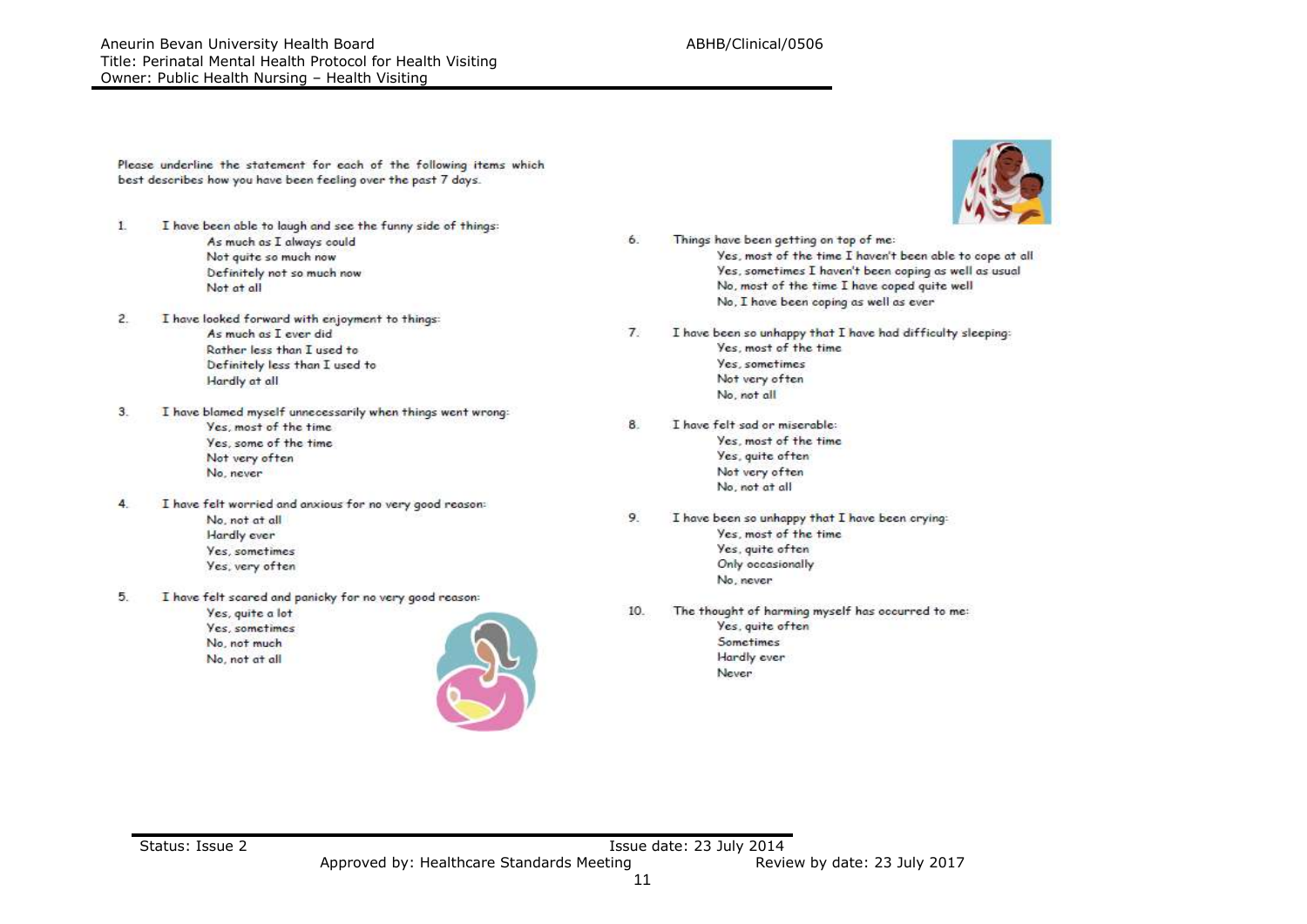# **EDINBURGH POSTNATAL DEPRESSION SCALE: SCORING**

|                                         |   | 6                                                 |                     |  |
|-----------------------------------------|---|---------------------------------------------------|---------------------|--|
| As much as I always could               |   | Yes, most of the time I haven't been able to cope | 3                   |  |
|                                         |   | at all                                            |                     |  |
| Not quite so much now                   |   | Yes, sometimes I haven't been coping as well as   | 2                   |  |
|                                         |   | usual                                             |                     |  |
| Definitely not much now                 |   | No, most of the time I have coped quite well      | $\mathbf 1$         |  |
| Not at all                              | 3 | No, I have been coping as well as ever            | 0                   |  |
| $\overline{2}$                          |   | 7                                                 |                     |  |
| As much as I ever did                   | 0 | Yes, most of the time                             | 3                   |  |
| Rather less than I used to              |   | Yes, sometimes                                    | $\overline{2}$      |  |
| Hardly at all                           |   | No, very often                                    |                     |  |
| I have looked forward with enjoyment of |   | No, not at all                                    | $\overline{0}$      |  |
| things                                  |   |                                                   |                     |  |
| 3                                       |   | 8                                                 |                     |  |
| Yes, most of the time                   | 3 | Yes, most of the time                             | 3                   |  |
| Yes, some of the time                   |   | Yes, quite often                                  | $\overline{2}$      |  |
| Not very often                          |   | Not very often                                    |                     |  |
| No, never<br>0                          |   | No, not at all                                    | $\overline{0}$      |  |
| 4                                       |   | 9                                                 |                     |  |
| No, not at all                          | 0 | Yes, most of the time                             | 3                   |  |
| Hardly ever                             |   | Yes, quite often                                  | $\overline{2}$      |  |
| Yes, sometimes                          | 2 | Only occasionally                                 | $\mathbf{1}$        |  |
| Yes, very often                         | 3 | No, never                                         | $\overline{0}$      |  |
| 5                                       |   | 10                                                |                     |  |
| Yes, quite a lot                        | 3 | Yes, quite often                                  | 3<br>$\overline{2}$ |  |
| 2<br>Yes, sometimes                     |   | Sometimes                                         |                     |  |
| No, not much                            |   | Hardly ever                                       |                     |  |
| No, not at all<br>0                     |   | <b>Never</b>                                      |                     |  |
|                                         |   |                                                   |                     |  |

#### **SPACE DRAGS**

| S. |        | - sleep disturbance                         | D  | depressed mood                            |
|----|--------|---------------------------------------------|----|-------------------------------------------|
|    | $\sim$ | pleasure, lack of                           | R. | - retardation \<br>Thoughts and behaviour |
|    |        | A - appetite disturbance                    | A  | agitation                                 |
|    |        | - concentration, memory, decision<br>making |    | - guilt, feeling useless/worthless        |
| E. |        | - energy, excessive tiredness               |    | <b>Suicidal ideation</b>                  |

#### **CARE**

- C concentration
- A appetite
- R retardation and/or agitation (psychomotor)
- E energy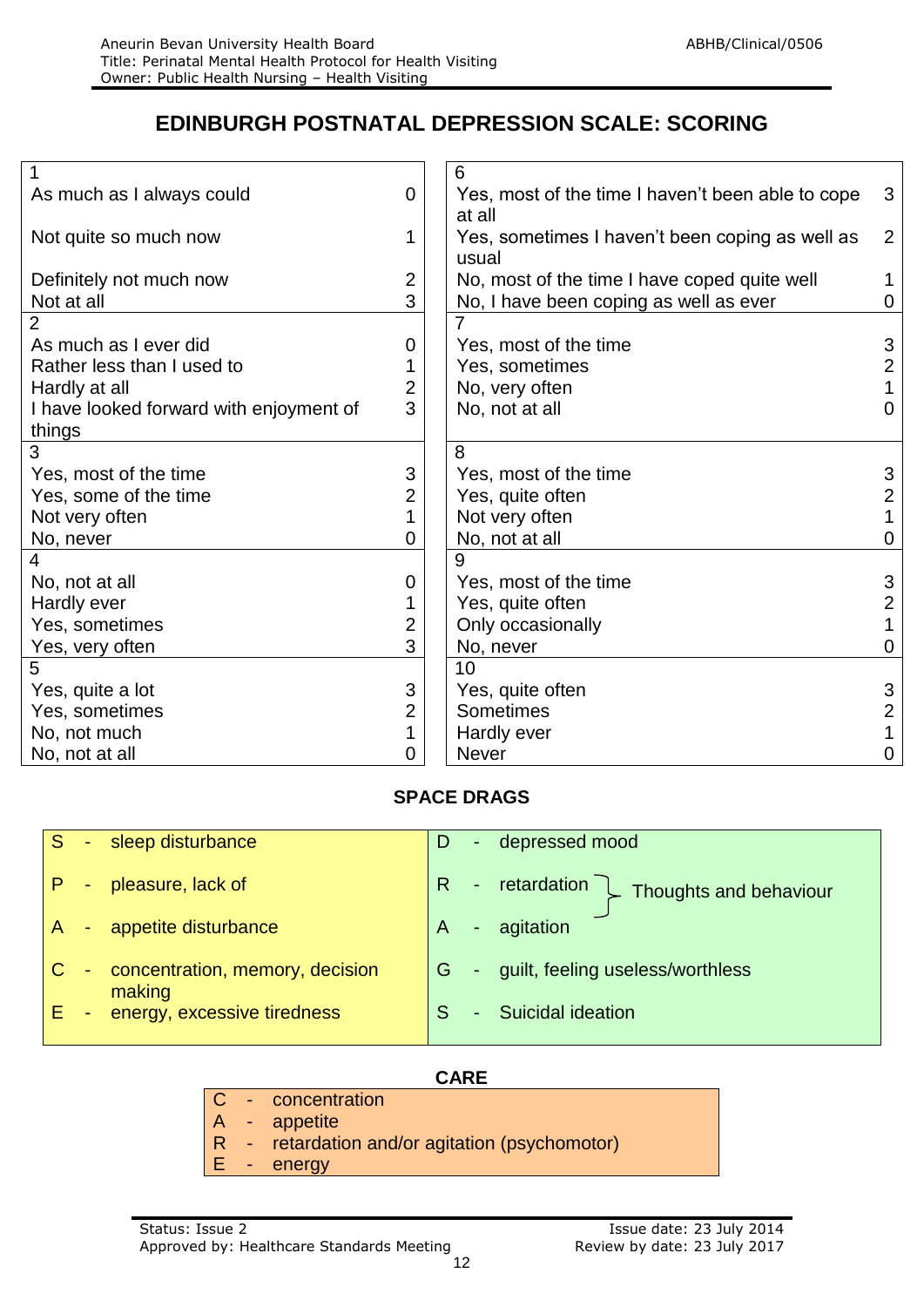# **Appendix 3**